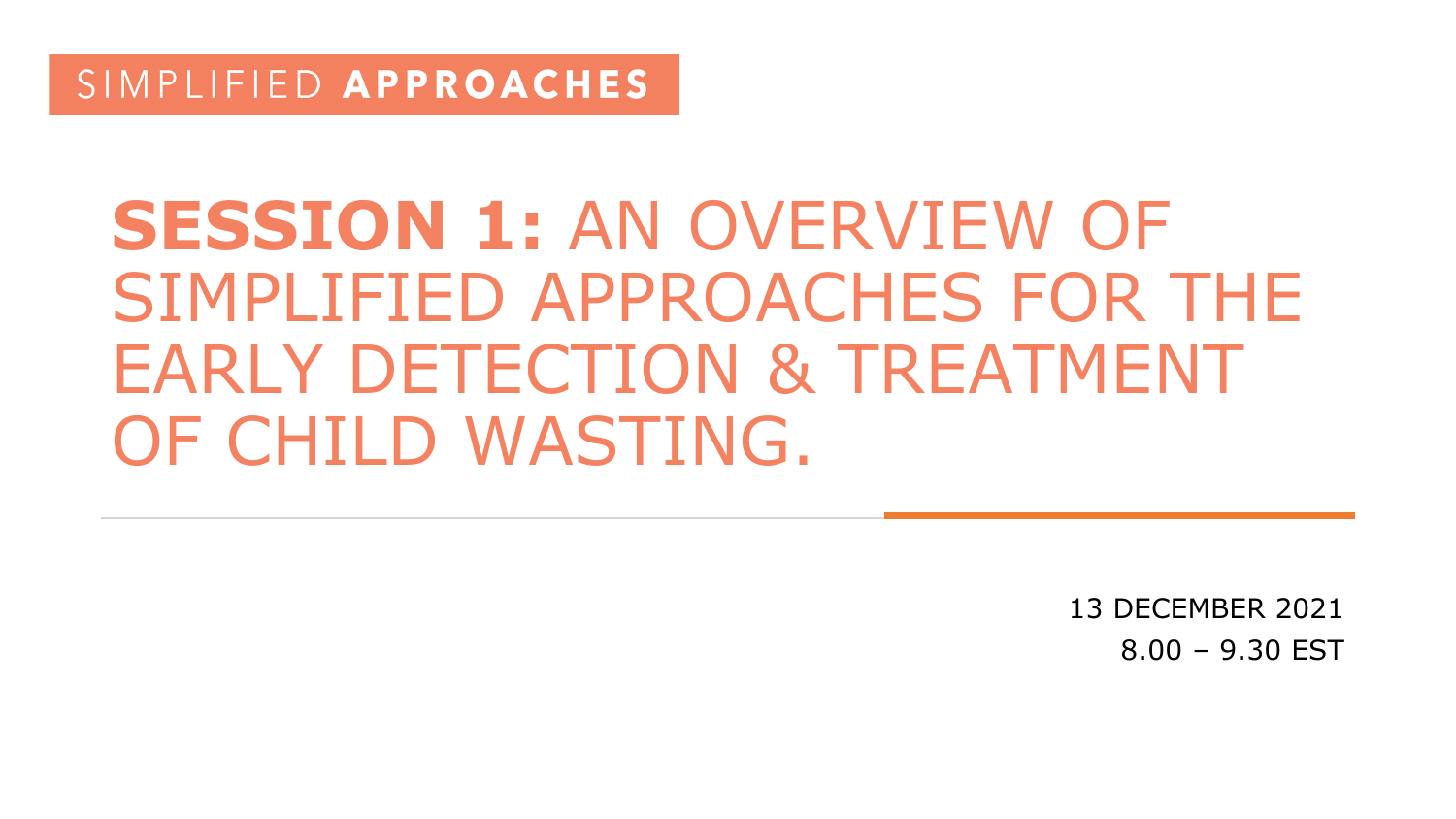Introduction Saul Guerrero Nutrition Advisor, UNICEF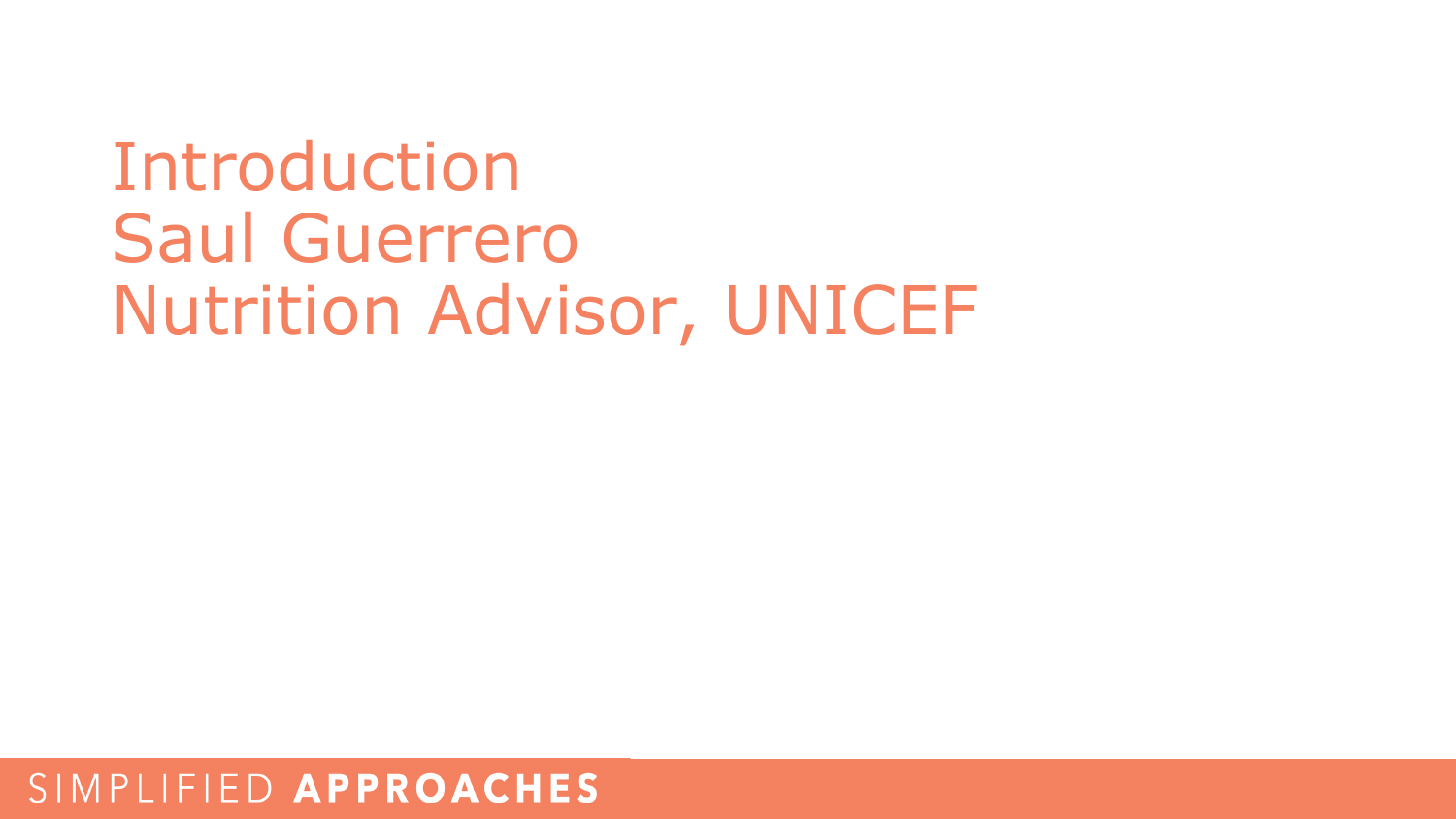# What is the importance of simplified approaches?

- In the context of limited resources and increasing needs, these approaches provide the possibility to reach more children, in a more **effective, equitable and acceptable** way
- Simplicity is also a enabling factor for **integration of services** into national systems – task shifting can reduce costs, decentralising can increase coverage, engaging family members can improve adherence.
- **•** Simplified approaches involve a **change in practice**. Change is a complex process **Moving to scale** which needs careful coordination, collaboration, financial resources and time. **Guidance review** However, there are many **resources, technical expertise and tools** available to support in this movement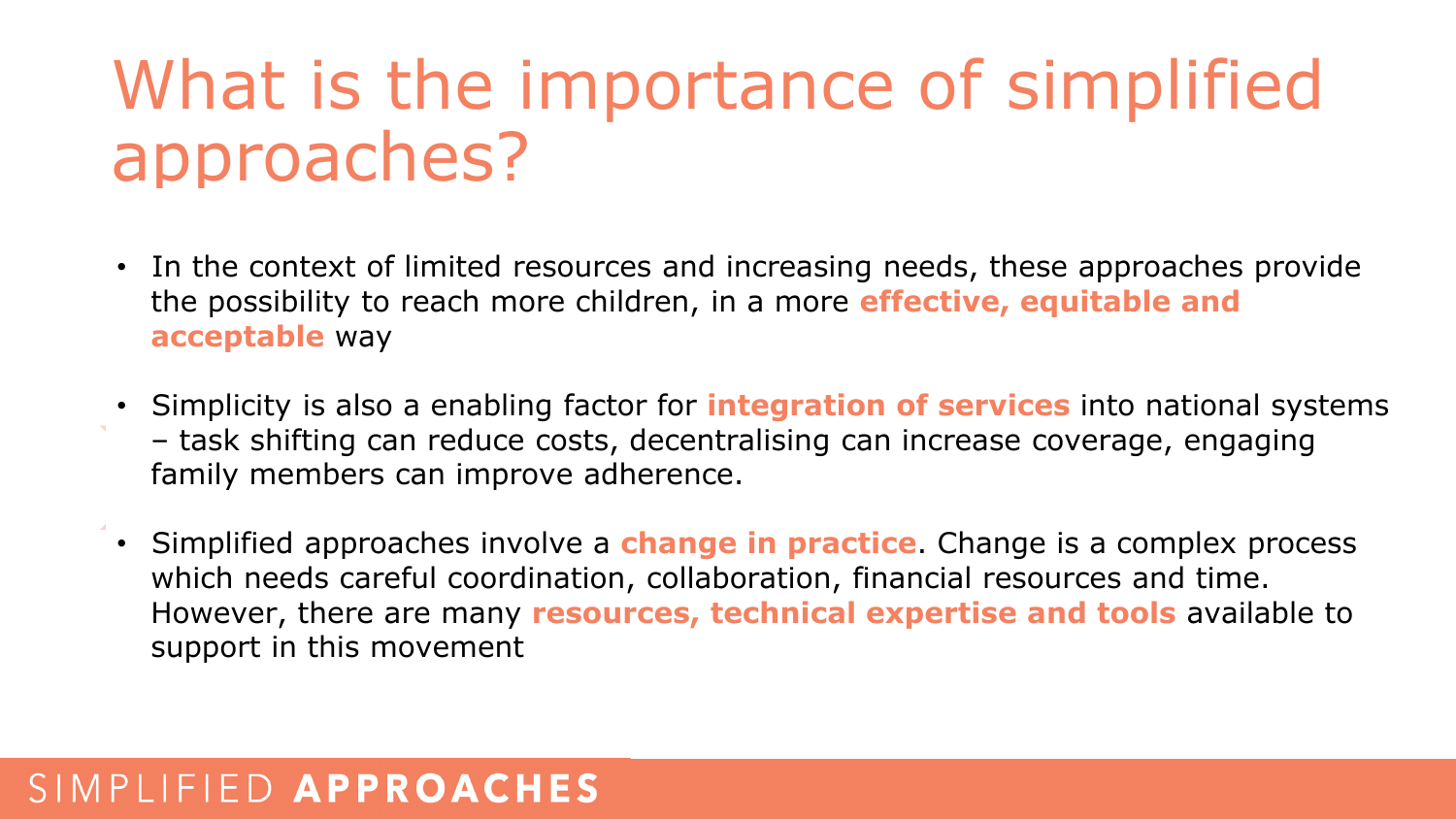# Where are we in the change process?

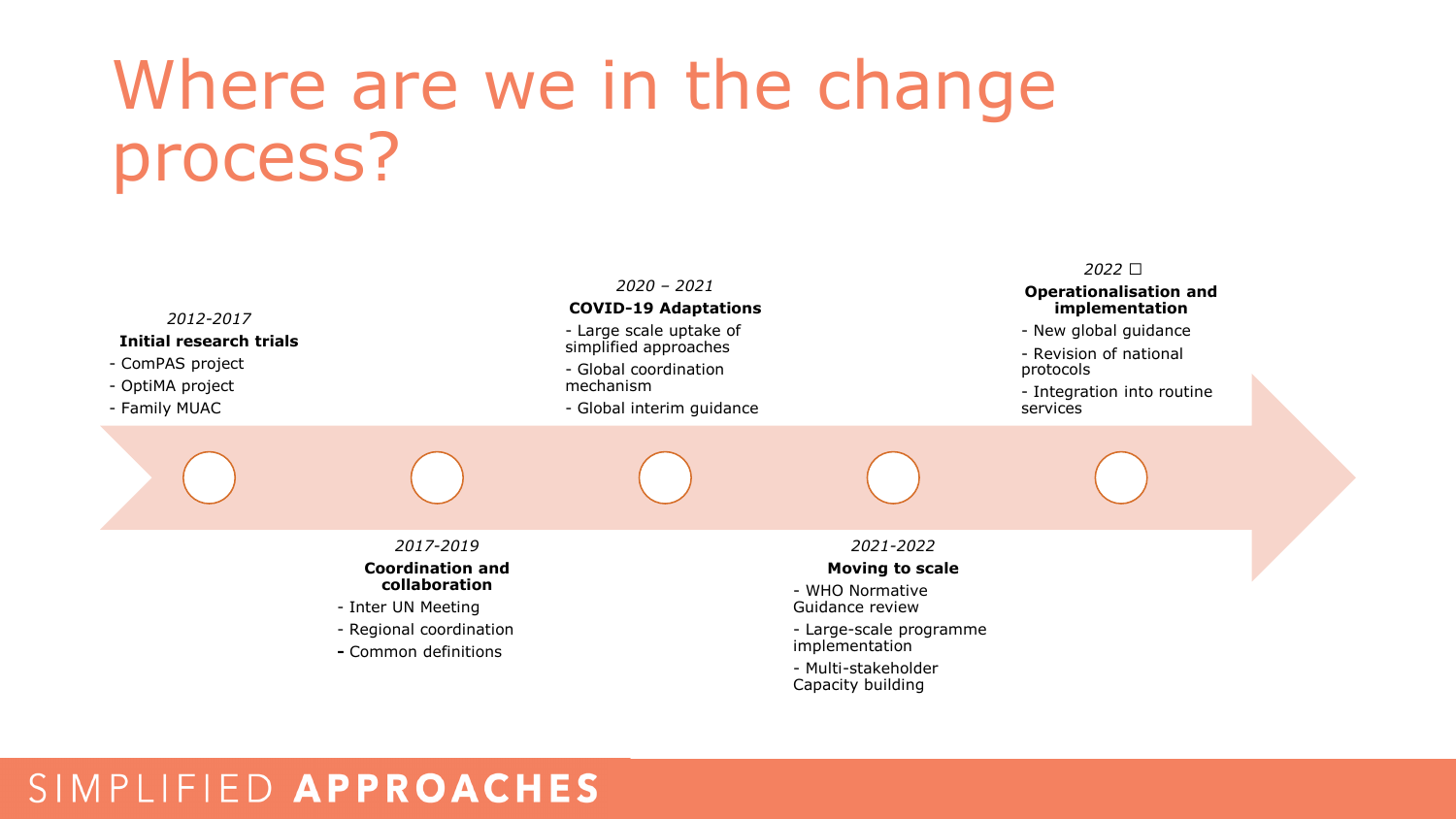# WHO Normative Guidance Update Kirrily de Polnay Technical Officer, WHO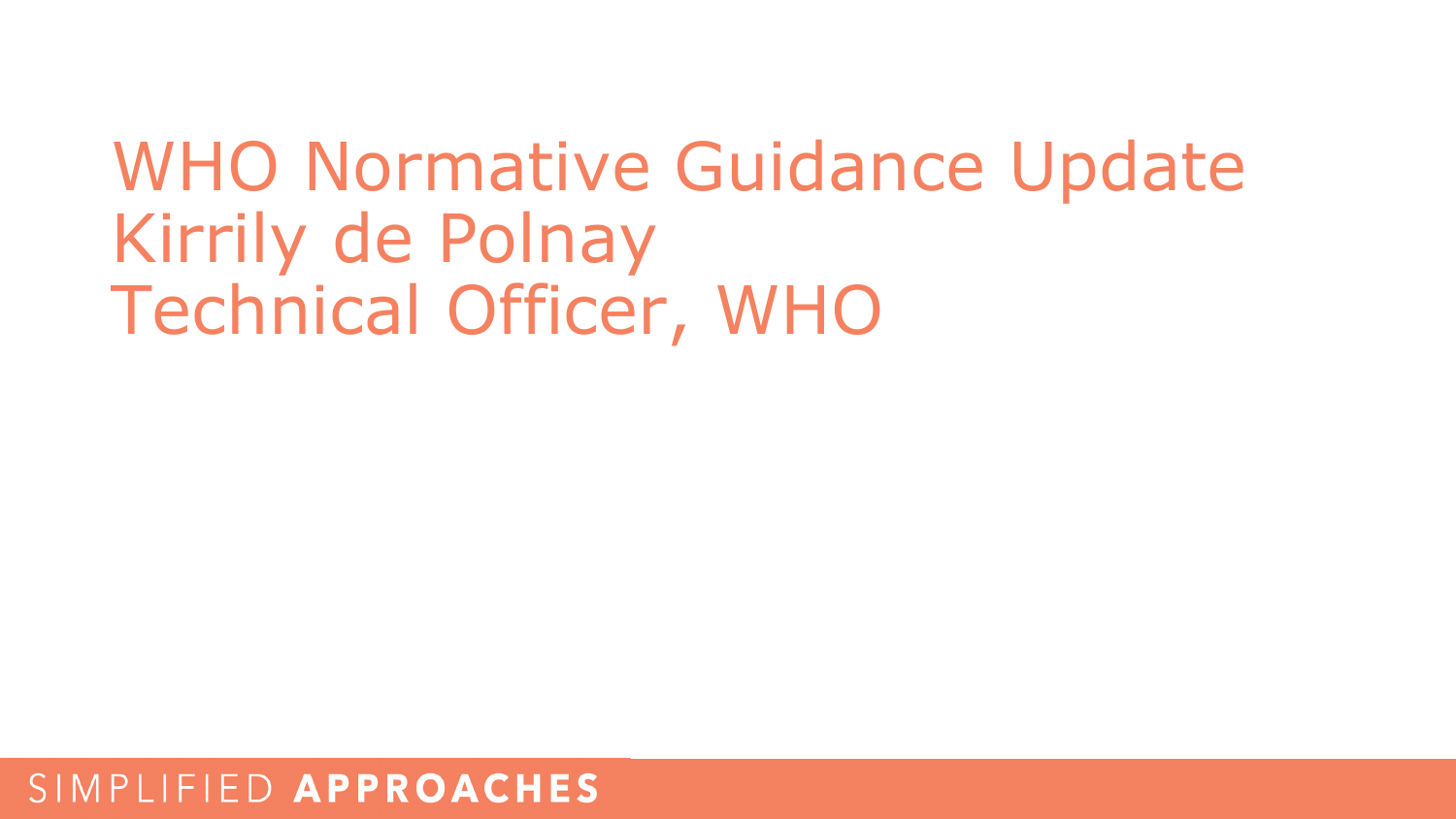# WHO Normative Guidelines Review

● WHO current position (2019 communique)

lealth Topics

Countries -Home / Newsroom / Events / Detail / Simplified approaches for the treatment of child wasting

> Simplified approaches for the treatment of child wasting

An executive briefing from a technical consultation between the World Health Organization, the Office of the United Nations High Commissioner for Refugees, the United Nations Children's Fund and the World Food Programme

**Emergencies** 

26 - 27 March 2019 | Cleneya Switzerland

- WHO Guideline on the prevention and treatment of wasting in infants and children
	- 16 quantitative PICO questions
	- 4 qualitative PICO questions
	- 3 resource use & cost-effectiveness PICO questions
	- 23 Systematic reviews underway

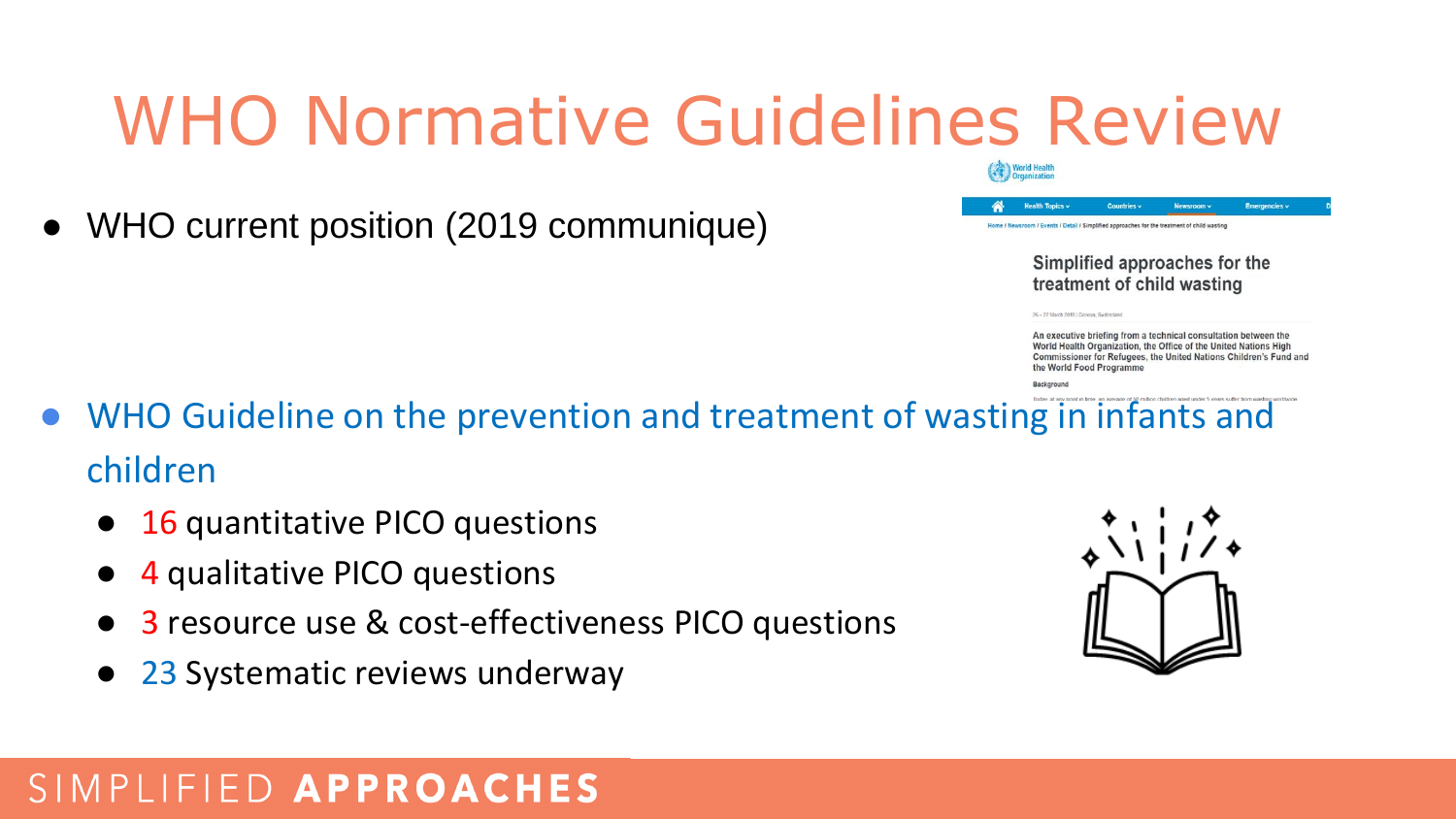# PICO Questions related to SAs

### **Direct:**

- •PICO 1 admission and discharge criteria
- •PICO 7 moderate wasting 'which' children and 'what'
- •PICO 8 dietary treatment for moderate wasting
- •PICO 9 optimal quantity and duration of RUTF for severe wasting
- •PICO 13 identification and treatment of wasting by CHWs

### *Indirect*

- *PICO 12 – post-discharge interventions*
- *PICO 14 – community characteristics increasing/mitigating risk of wasting*